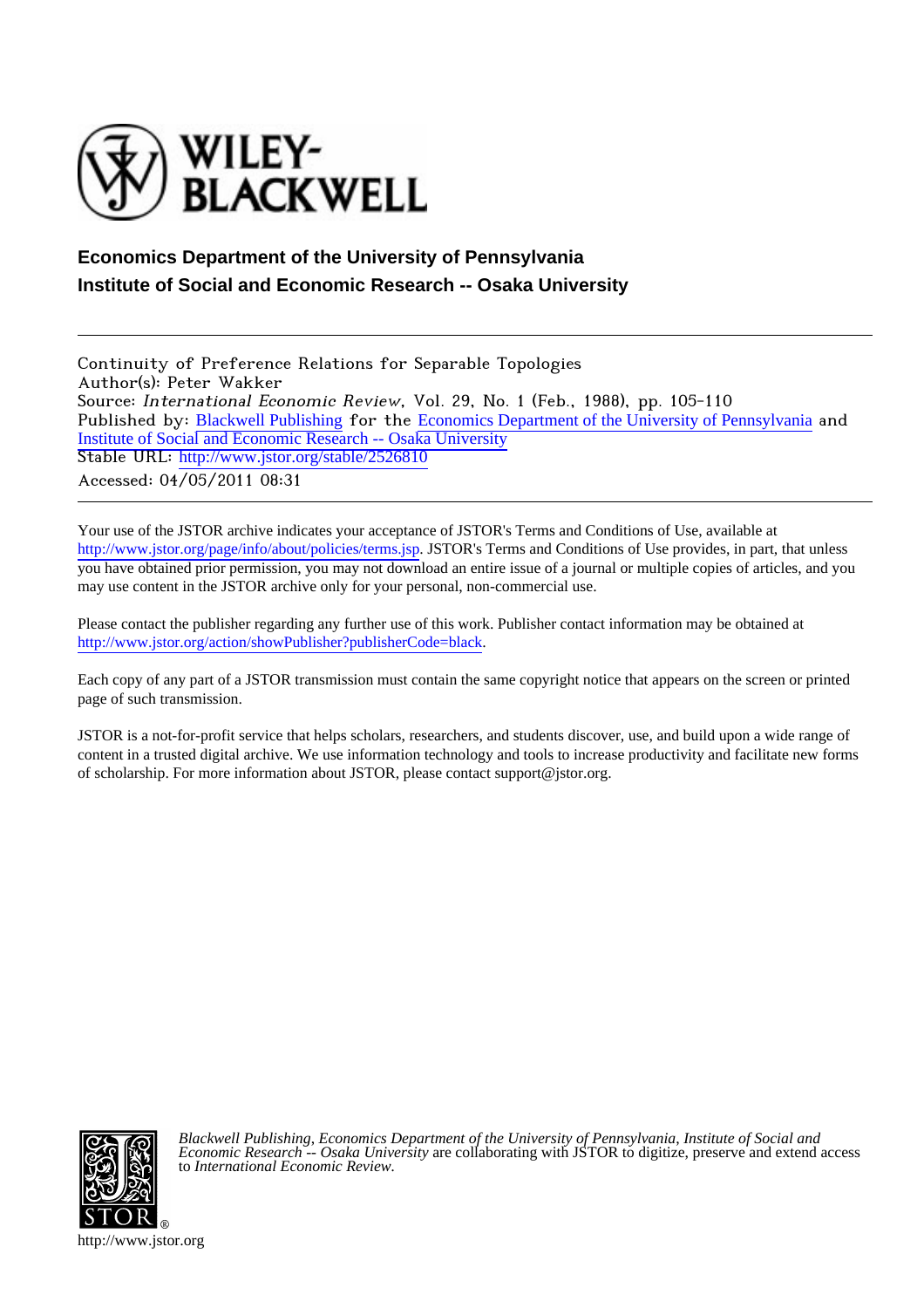# **CONTINUITY OF PREFERENCE RELATIONS FOR SEPARABLE TOPOLOGIES\***

# **BY PETER WAKKER\*\***

#### **1. INTRODUCTION**

**In Debreu (1954, 1959) some classical results were provided for consumer theory. Necessary and sufficient conditions were given for the existence of (continuous) utility functions to represent preference relations of consumers. Further results are given in Bowen (1968), Jaffray (1975), Richter (1980), and Chateauneuf (1985).** 

**A basic procedure is to first derive the utility function on a countable subset. Next, some denseness property of this subset is used to extend the domain of the utility function. In view of this, a good starting point for the study of derivations of utility functions may be the study of preference relations which are continuous w.r.t. a separable topology (i.e., a topology with a countable dense subset). This will be the topic of the present paper. It is well-known (see Richter 1980, Remark 1; or Fleischer 1961, p. 50) that for such preference relations no utility function has to exist.** 

Let X be a set of alternatives, and  $\geq$  a binary (preference) relation on X. We write  $x \leq y$  if  $y \geq x$ ;  $x > y$  or  $y < x$  if  $x \geq y$  and not  $y \geq x$ ; and  $x \approx y$  if  $x \geq y$ and  $y \ge x$ . The binary relation  $\ge$  is a *weak order* if it is complete (i.e.  $x \ge y$  or  $y \ge x$  for all  $x, y \in X$ ) and transitive. Its *natural topology*  $Y_n \le x$  is the smallest **topology** for which  $\geq$  is *continuous*; i.e.,  $\Upsilon_n(\geq)$  is the smallest topology which **contains all sets of the form**  $\{x \in X : x > y\}$  **and**  $\{x \in X : x < y\}$ **.** 

The lexicographic ordering  $\geq_L$  on  $\mathbb{R} \times \{0, 1\}$  is defined by

$$
(x_1, x_2) \geq_L (y_1, y_2)
$$

**if** 

$$
x_1 > y_1
$$
 or  $[x_1 = y_1 \& x_2 \ge y_2].$ 

For a set V with a binary relation  $\geq'$  on it,  $(X, \geq)$  is *embeddable in*  $(V, \geq')$  if **there exists an embedding**  $f: X \to V$ ; i.e.,  $x \geq y \Leftrightarrow f(x) \geq f(y)$  for all  $x, y \in X$ . A *utility function* is an embedding in  $(\mathbb{R}, \geq)$ .

(A topology on  $X$ ) is second countable if it has a countable basis. Then  $X$  is **separable and every subset of X is second countable. A topology on X is con-** 

**<sup>\*</sup> Manuscript received April 1986; revised January 1987** 

**<sup>\*\*</sup> The views expressed in this paper are those of the author and do not necessarily reflect the policies of the Netherlands Central Bureau of Statistics. Most of the work described here was done at the University of Nijmegen, Department of Mathematics. Detailed comments of an anonymous referee largely improved the presentation of the paper, and also improved some parts of proofs.**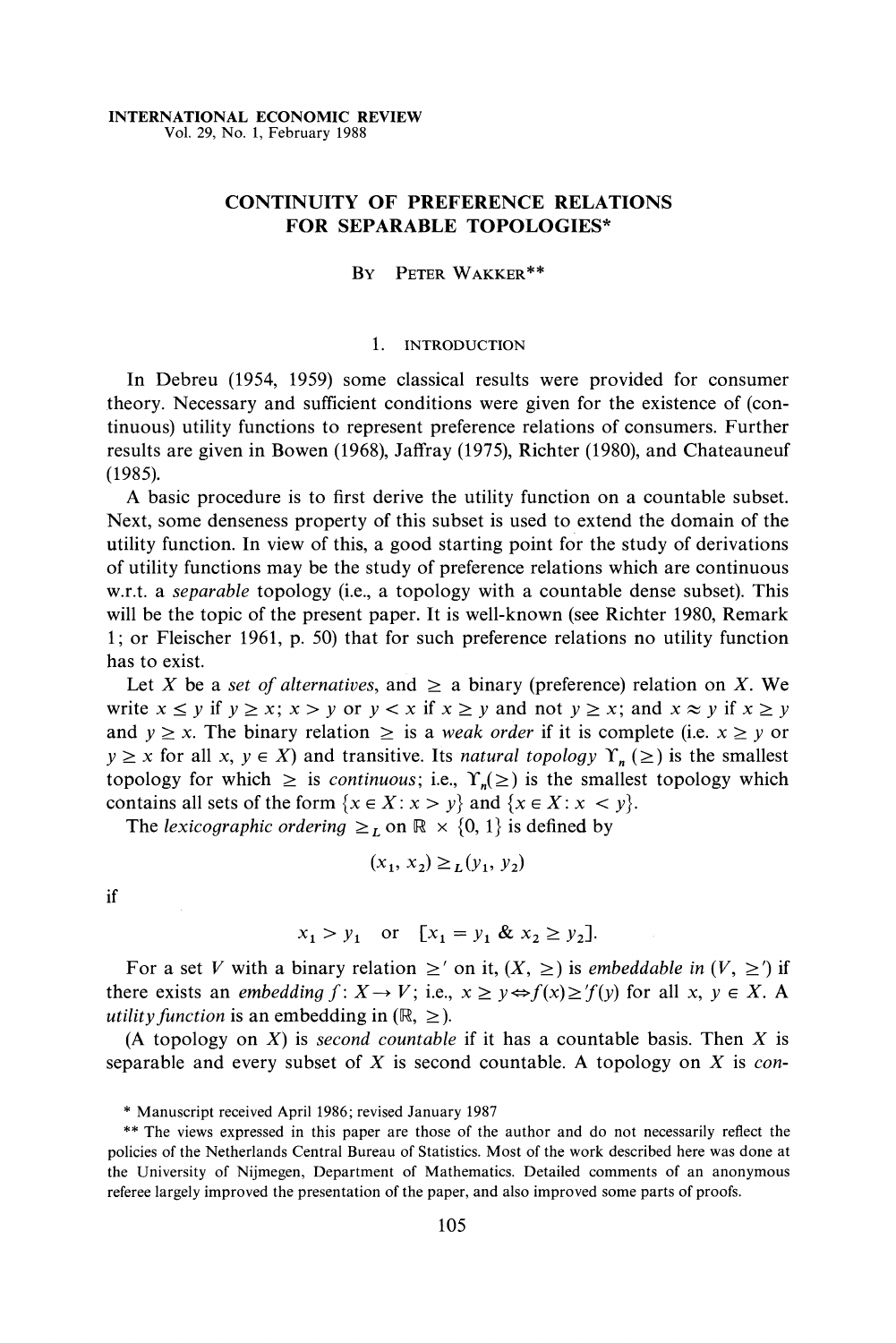#### **106 PETER WAKKER**

**nected if there is no non-trivial subset of X which is simultaneously open and closed.** 

# **2. THE MAIN THEOREM**

**In this section, we provide a characterization of weak orders which are continuous w.r.t. a separable topology. Note for the following preparatory lemma**  that  $\mathbb{R} \times \{0, 1\}$  with the natural topology induced by the lexicographic ordering **is not second countable, so that there is no direct way to conclude that any subset of**  $\mathbb{R} \times \{0, 1\}$  **is separable.** 

**LEMMA** 2.1. Every subset A of  $\mathbb{R} \times \{0, 1\}$  is separable w.r.t. the restriction of  $\Upsilon_n(\geq L)$  to A.

**PROOF.** Note that the restriction of  $\Upsilon_n(\geq_L)$  to  $\mathbb{R} \times \{1\}$  consists of unions of sets of the form  $\exists \alpha, \beta \in \{1\}$  and  $\lceil \alpha, \beta \in \{1\}$ .

Now let  $A \subset \mathbb{R} \times \{0, 1\}$ . We construct a countable dense subset C in A, where  $C_0$  will be  $C \cap \mathbb{R} \times \{0\}$ , and  $C_1$  will be  $C \cap \mathbb{R} \times \{1\}$ . For  $k = 0, 1, C_k$  will firstly contain an element in every non-empty  $\{(\alpha, k): r^1 < \alpha < r^2\} \cap A$  with  $r^1$ ,  $r^2$ **rational;** further  $C_k$  will contain all endpoints in A of gaps of A in  $\mathbb{R} \times \{k\}$ . Here **a** gap of A in  $\mathbb{R} \times \{k\}$  is an element, maximal w.r.t. inclusion, of the collection

 ${A^* \times \{k\}}$ :  $A^* \times \{k\}$  is contained in  $(\mathbb{R} \times \{0, 1\})\setminus A$ , and  $A^* \subset \mathbb{R}$  is **convex and has non-empty interior}.** 

**Different gaps must be disjoint, so there can be at most countably many. Hence,**  indeed  $C_k$  can be taken countable. Let  $C = C_0 \cup C_1$ .

**There remains to be shown that C is dense. So we consider an open non-empty**  subset of A. Such a set can be written as  $D \cap A$  for some open D in  $\mathbb{R} \times \{0, 1\}$ . To show is that  $C \cap D \cap A$  is non-empty. Let  $(\alpha, j) \in D \cap A$ . Say  $j = 0$ . (The **proof for**  $j = 1$  is similar.) There must exist a, b with  $(\alpha, 0) \in \{z: a <_L z <_L b\}$ **D.** We can take  $b = (\alpha, 1)$ . From  $a = (a_1, a_2) < L(\alpha, 0)$ , it follows that  $a_1 < \alpha$ . Let  $\tilde{a}_1$  be a rational number such that  $a_1 < \tilde{a}_1 < \alpha$ . If no  $b'_1$  exists s.t.  $(b'_1, 0) \in A$  and  $\tilde{a}_1 < b'_1 < \alpha$ , then  $(\alpha, 0)$  is the right endpoint of a gap as described above, and ( $\alpha$ , 0) itself is in C. If a  $b'_1$  exists s.t.  $(b'_1, 0) \in A$  and  $\tilde{a}_1 < b'_1 < \alpha$ , then take  $\tilde{b}_1$ rational s.t.  $b'_1 < b_1 < \alpha$ . Then  $(b'_1, 0) \in (\tilde{a}_1, \tilde{b}_1[ \times \{0\}) \cap A \neq \emptyset)$ . So C intersects **the latter set.** 

Always C has an element in  $D \cap A$ .

**The following is our main theorem.** 

**THEOREM 2.2. The following three statements are equivalent for the binary**  *relation*  $\geq$  *on the set*  $X$ :

- (i)  $(X, \geq)$  has an embedding f in  $(\mathbb{R} \times \{0, 1\}, \geq L)$ .
- (ii)  $\geq$  is a weak order with a separable natural topology  $\Upsilon_n \geq$ ).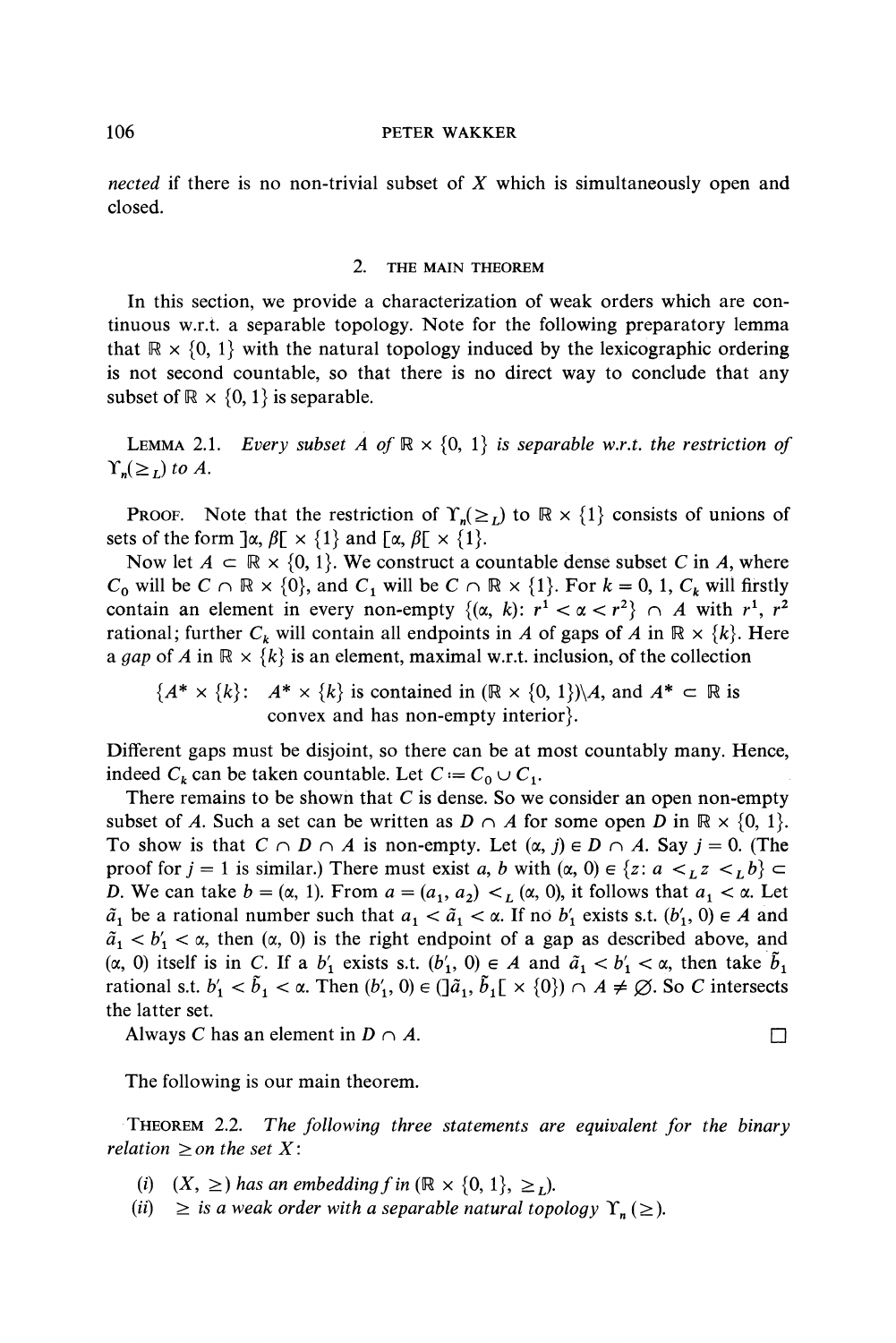# **SEPARABLE TOPOLOGIES** 107

(iii)  $\geq$  is a weak order that is continuous w.r.t. a separable topology  $\Upsilon$ .

**PROOF.** First we derive the implication (i)  $\Rightarrow$  (ii). Suppose (i) holds. By Lemma 2.1, the set  $f(X) \subset \mathbb{R} \times \{0, 1\}$  is separable w.r.t.  $\Upsilon_n(\geq L)$ , therefore has a countable dense subset  $\tilde{C}$ . Let  $C \subset X$  be countable s.t.  $f(C) = \tilde{C}$ . We show that C is dense. Let S be a non-empty basis element of  $\Upsilon_n(\geq_L)$ ; so S has one of the following **forms:**  $\{y \in X : y > w\}$ ,  $\{y \in X : y < v\}$ , or  $\{y \in X : v > y > w\}$ . Then  $f(S)$  is open in  $f(X)$ , and is non-empty since S is empty. Therefore  $f(S)$  must contain an element of  $\tilde{C}$ . The entire original under f of that element of  $\tilde{C}$  must be contained **in S. Hence, S contains an element of C. Indeed C is dense, and (ii) follows.** 

The implication (ii)  $\Rightarrow$  (iii) follows by taking  $\Upsilon = \Upsilon_n$  ( $\geq$ ). Finally, we assume **(iii) and derive (i). Let C be a countable dense subset of X. If X has "maximal"**  elements x (i.e.,  $x \geq y$  for all y), we let C contain at least one such maximal **element. Also let C contain at least one minimal element, if one exists. There**  exists a function  $\tilde{\varphi}$ , embedding  $(C, \geq)$  in  $(Q[0, 1], \geq)$ , with  $Q[0, 1]$  the set of rational numbers in [0, 1] (see Jaffray 1975, the Lemma). We extend  $\tilde{\varphi}$  to all of X by defining  $\varphi(x) := \inf \{\tilde{\varphi}(y) : y \in C, y \geq x\}$ . This infimum is between 0 and 1. And of course,  $x \ge y \Rightarrow \varphi(x) \ge \varphi(y)$ . Still  $\lceil x \rceil y$  and  $\varphi(x) = \varphi(y)$  can occur, so **p is not necessarily an embedding.** 

We consider, for every  $\alpha \in \varphi(X)$ ,  $\varphi^{-1}(\alpha)$ . Suppose  $v > w > x$ ,  $\varphi(v) = \varphi(w) =$  $\varphi(x) = \alpha$ , and suppose  $w \approx w'$  for no  $w' \in C$ . A contradiction will follow. Since  $\{z: v > z > x\}$  is open and non-empty, it contains an element w' of C. Either  $w' > w$  or  $w > w'$ , say the latter. Then  $v > w > w'$ . Again, C must contain an element w'' with  $v > w' > w'$ . This implies  $\varphi(w'') > \varphi(w')$ . Then  $\varphi(x) = \varphi(v) \ge$  $\varphi(w'') > \varphi(w') \ge \varphi(x)$ ; i.e., a contradiction has been obtained. Apparently, if  $\varphi^{-1}(\alpha)$  contains three equivalence classes, then the middle one must contain an element of C. This also reveals that  $\varphi^{-1}(\alpha)$  cannot contain four (or more) equiva**lence classes; then the middle two would have to contain elements of C, and**  hence be assigned different  $\varphi$ -values. This is impossible since both  $\varphi$ -values should be equal to  $\alpha$ . So  $\varphi^{-1}(\alpha)$  can contain at most three equivalence classes, of which at most one can contain an element of C; this one is the middle equivalence class if  $\varphi^{-1}(\alpha)$  contains three equivalence classes.

Now, in preparation for the definition of f, we first define  $\tilde{f} = (\tilde{f}_1, \tilde{f}_2)$ :  $X \to \mathbb{R} \times \{0, 1\}$ . We set  $\tilde{f}_1 = \varphi(x)$  for all x. Furthermore,  $\tilde{f}_2(x) = 0$  if  $\varphi^{-1}(\varphi(x))$ contains only the equivalence class of x. If  $\varphi^{-1}(\varphi(x))$  contains two equivalence classes, then  $\tilde{f}_2$  assigns 0 to every element of the worst (in terms of  $\geq$ ) equivalence class, and 1 to every element of the best equivalence class. If  $\varphi^{-1}(\varphi(x))$  contains three equivalence classes, then  $f_2$  assigns 0 to every element of the worst and **middle, and 1 to every element of the best equivalence class. Thus, with only one exception, we have**  $[x \ge y \Rightarrow \tilde{f}(x) \ge L \tilde{f}(y)]$  and  $[x > y \Rightarrow \tilde{f}(x) > L \tilde{f}(y)]$  for all  $x, y$ . The exception concerns the case where x is from a middle class, and  $y$  from a worst class of a  $\varphi^{-1}(\alpha)$ . Then  $x \approx x^j$  for some  $x^j \in C$ . For these exceptions a final rearrangement is performed. C is countable; hence, we can also enumerate as  $x<sup>1</sup>$ ,  $x^2$ , ... the  $x^3$  in C occurring in a middle equivalence class as above. Finally we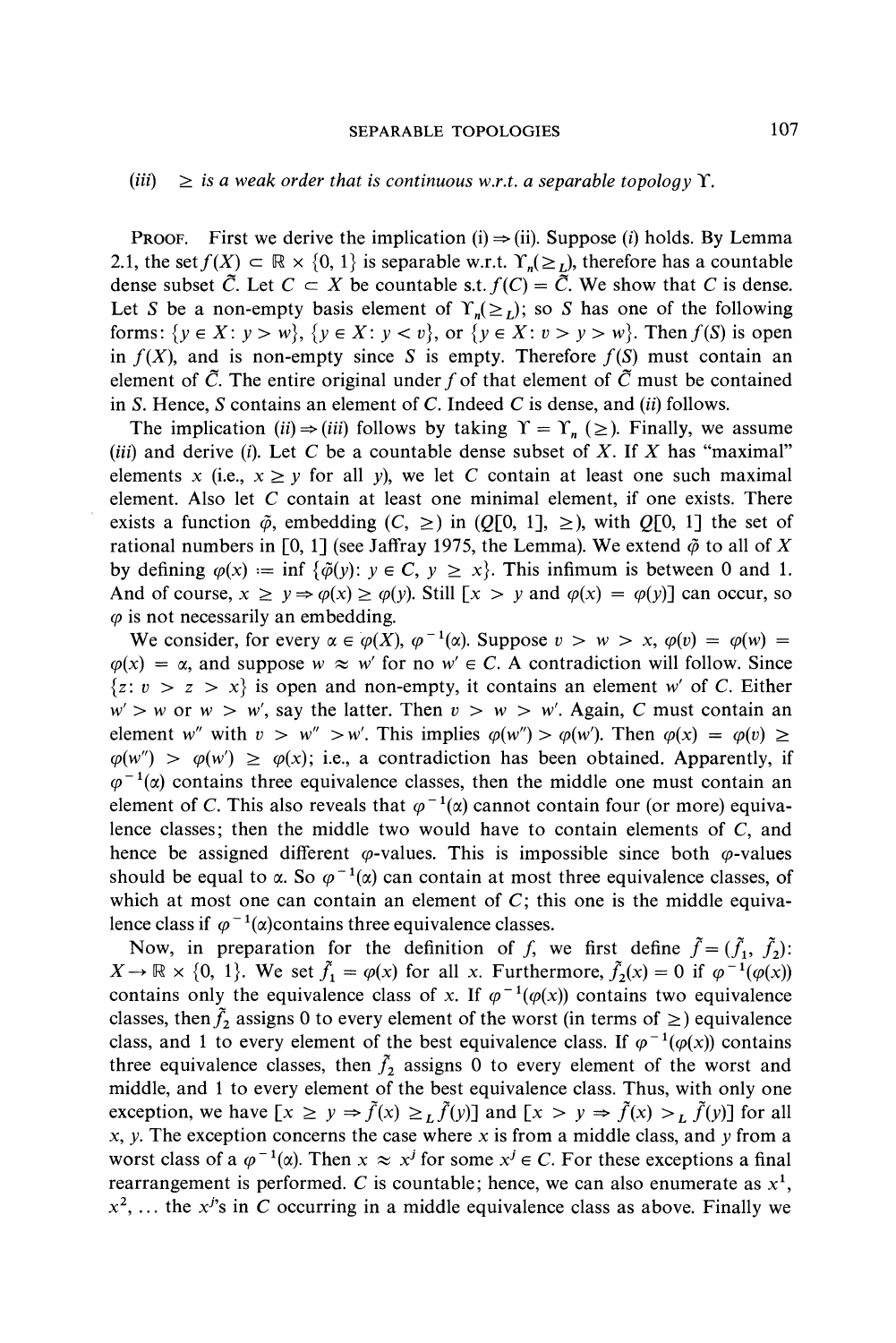define *f* by

$$
f: x \mapsto \biggl( \biggl[ \tilde{f}_1(x) + \sum_{j: x^j \leq x} 2^{-j} \biggr], \tilde{f}_2(x) \biggr).
$$

**This gives:** 

$$
[x \ge y] \Rightarrow [\tilde{f}(x) \ge L \tilde{f}(y) \text{ and } f(x) \ge L f(y)];
$$
  
\n
$$
[x > y \text{ and } \tilde{f}(x) > L \tilde{f}(y)] \Rightarrow [f(x) > L f(y)];
$$
  
\n
$$
[x > y \text{ and } \tilde{f}(x) = \tilde{f}(y)] \Rightarrow [x \approx x^j \text{ for some } j, \text{ so } f(x) > L f(y)].
$$

Conclusion:  $f$  embeds  $(X, \geq)$  in  $(\mathbb{R} \times \{0, 1\}, \geq_L)$ . Note that  $f$  is constructed such **that, for all**  $\alpha \in \mathbb{R}$ :

$$
[(\alpha, 1) \in f(X)] \Rightarrow [(\alpha, 0) \in f(X)].
$$

**It is known (see for instance Chipman 1960, Theorem 3.1; or Chipman 1971,**  Appendix) that any  $(X, \geq)$ , with  $\geq$  a weak order, can be embedded in  $(\mathbb{R}^{\nu}, \geq)$ **where v is an ordinal number. Chipman addressed the question concerning the**  smallest ordinal number v as above, for several cases of  $(X, \geq)$ . In particular, he **showed that in some "natural cases" the minimal v may still be uncountable.** 

Our theorems consider embeddability in  $(\mathbb{R} \times S, \geq_L)$  for sets S. The above theorem has shown that the minimal cardinality  $\nu$  of S is not larger than 2 if and **only if the order topology is separable. Since separability of the order topology**  does not guarantee the existence of a utility function, indeed  $v = 2$  may occur as minimal value. Let us further note that  $v = 3$  is too high in the sense that ( $\mathbb{R} \times \{0,$ 1, 2},  $\geq_L$ ) is not embeddable in ( $\mathbb{R} \times \{0, 1\}$ ,  $\geq_L$ ), as it is not separable w.r.t. the **natural topology:**  $\{\{z: (\alpha, 2) >_L z >_L (\alpha, 0)\} : \alpha \in \mathbb{R}\}$  is an uncountable family of **open non-empty mutually disjoint sets.** 

### **3. EXISTENCE OF UTILITY FUNCTIONS**

**The above theorem and proof indicate what problems remain for the derivation of a utility function, once a countable dense subset has been obtained.** 

**LEMMA** 3.1. Let  $X$ ,  $\geq$ , and f be as in the proof of Theorem 2.2. The following **two statements are equivalent:** 

- (i) There exists a utility function  $u$  for  $\geq$ .
- (ii)  $R := \{ \alpha \in \mathbb{R} : (\alpha, 1) \in f(X) \}$  is countable.

**PROOF.** Let (i) hold. For every rational r, there can exist at most one  $\alpha \in \mathbb{R}$ such that  $r \in \left[\frac{u(x)}{v}\right]$ ,  $u(y)$ , where  $f(x) = (\alpha, 0)$  and  $f(y) = (\alpha, 1)$ . By (2.1), for every  $\alpha \in R$ , there exists such a rational r. So (*ii*) follows.

Next suppose that (ii) holds. Let  $R = (\alpha^j)_{j=1}^\infty$ . Define  $u: X \to \mathbb{R}$  by

$$
u: x \mapsto f_1(x) + \sum_{j:(\alpha^j, 0) \leq Lf(x)} 2^{-j}.
$$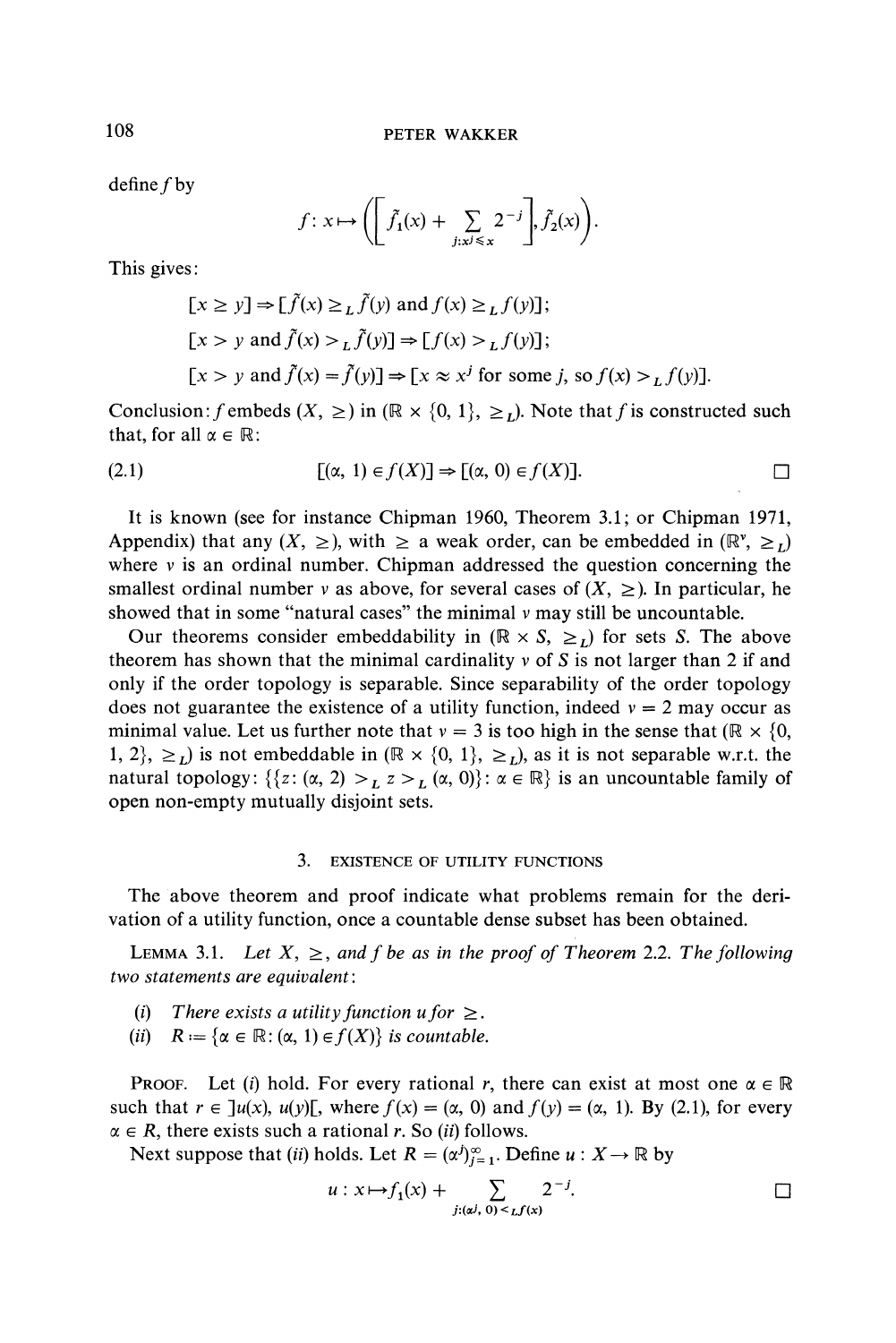**The above result is related to the theorem in Fleischer (1961). Fleischer presup**poses antisymmetry of  $\geq$  and then shows that a utility function exists for  $\geq$  if and only if the natural topology  $\Upsilon_n(\ge)$  is separable and has countably many **so-called "jumps." These jumps are related to the set R in (ii) above.** 

**Lemma 3.1, in itself not attractive since the "characterization" in (ii) is not formulated directly in terms of elementary properties of**  $\geq$ **, does show how a countable dense subset leads to the derivation of a utility function. As an illustration, we show how the above lemma implies some well-known results. (For the**  case where  $\geq$  is antisymmetric, Corollaries 3.2 and 3.3 below are like the remark **after the theorem in Fleischer 1961.)** 

**COROLLARY 3.2.** If  $\geq$  is continuous w.r.t. a connected separable topology, then **a utility function u exists.** 

**PROOF. Connectedness implies that no two open disjoint non-empty sets V,**  W, with union X, can exist. Any  $(\alpha, 1)$  in the set R of Lemma 3.1 *(ii)* induces a violation of this because, with w such that  $f(w) = (\alpha, 1)$  and v (existing by (2.1)) such that  $f(v) = (\alpha, 0)$ , we can define  $V := \{x : x > v\}$  and  $W := \{x : x < w\}$ .

**COROLLARY 3.3.** If  $\geq$  is continuous w.r.t. a second countable topology  $\Upsilon$ , then a **utility function u exists.** 

**PROOF.** *Y* **being second countable means that an array**  $(A_j)_{j=1}^{\infty}$  **of open sets** exists, s.t. every open set is a union of some  $A_i$ 's. Let  $\alpha$  be in the set R of Lemma **3.1** (ii); say  $f(x^1) = (\alpha, 1)$ . By (2.1), and  $x^0 = \alpha$  must exist with  $f(x^0) = (\alpha, 0)$ . By openness of  $\{x: x < x_{\alpha}^1\}$ , there must exist an  $A_{j\alpha}$  containing  $x_{\alpha}^0$  and containing no  $y > x_\alpha^0$ . So every  $\beta \neq \alpha \in R$  has  $A_{j\beta} \neq A_{j\alpha}$ . Therefore R is countable.

**As a further illustration:** 

**COROLLARY 3.4.** The following two statements are equivalent:

- (i) There exists a utility function  $u$  for  $\geq$ .
- (ii)  $\geq$  is a weak order for which a countable set  $V \subset X$  exists s.t. for all  $x > y$ *there is a*  $v \in V$  *with* $x \ge v \ge y$ **.**

**PROOF.** Suppose (i) holds. Then  $(X, \geq)$  is embeddable in  $\mathbb{R}$ , so in  $\mathbb{R} \times \{0, 1\}$ . **Hence Theorem 2.2 applies.** For V we take  $C \cup R'$ , where (f and) C are as in the **proof of Theorem 2.2, and R' is a countable subset of X such that**  $f(R') = \{(x, 1):$  $(\alpha, 1) \in f(X)$ , i.e.,  $f(R') = R \times \{1\}$  with R as in Lemma 3.1. Obviously V is **countable.** If  $x > y$  and  $Z := \{z: x > z > y\}$  is non-empty, then  $v \in C$  is taken such that  $f(x) > L f(y)$ . If Z is empty, and not  $x \approx v$  or  $y \approx v$  for some  $v \in C$ , then  $f_1(x) = f_1(y)$ ,  $f_2(x) = 1$ ,  $f_2(y) = 0$ , and  $x \approx v$  for some  $v \in R'$ . So (ii) has **been established.** 

**Next, suppose that (ii) holds. We can let V contain a maximal element, if one**